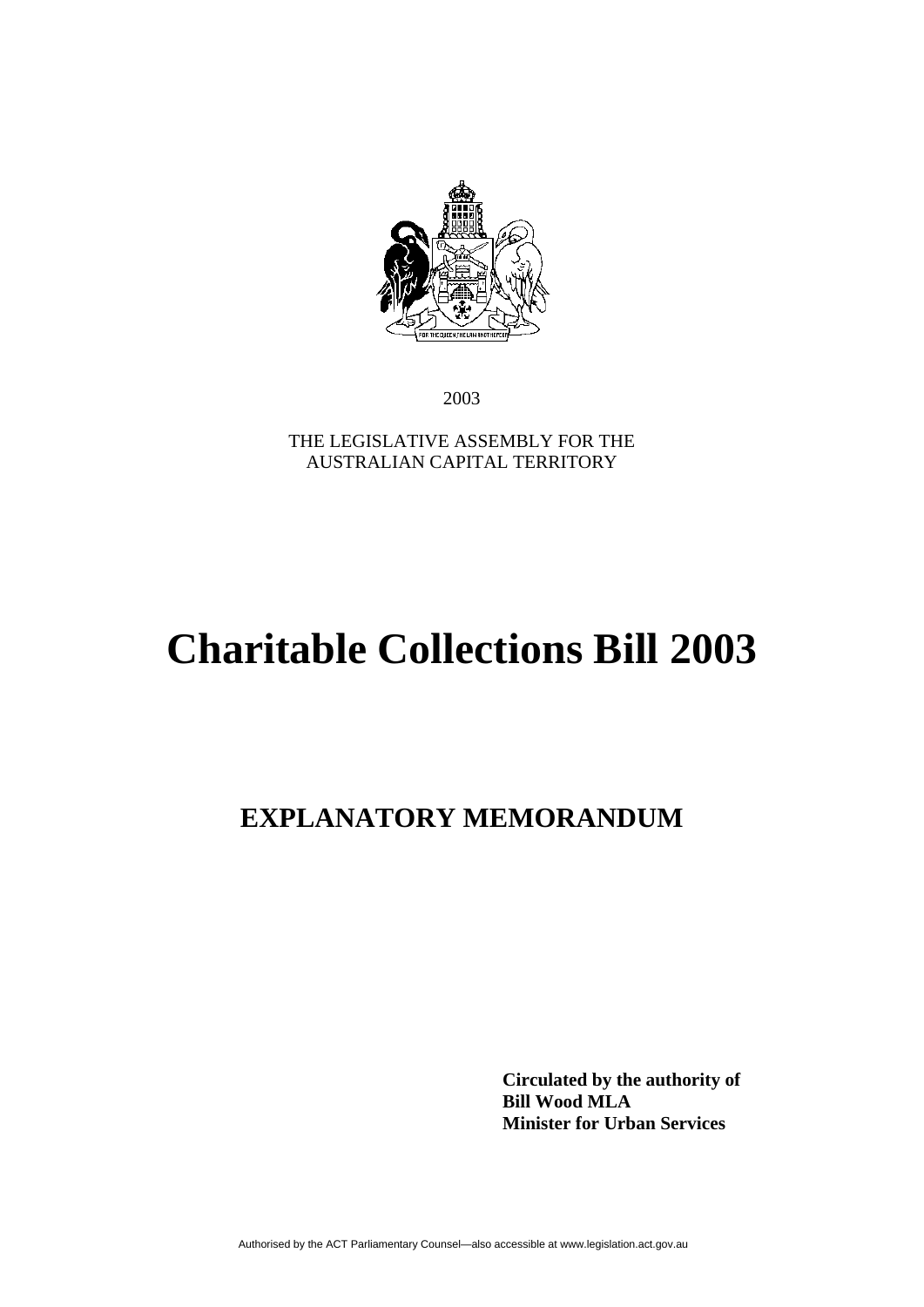# **EXPLANATORY MEMORANDUM**

#### **Outline**

The objectives of the Bill are to: promote proper management and administration of collections; ensure proper record keeping and auditing of accounts; and ensure that the public has access to information about collections. The Bill is a result of the National Competition Policy review of the *Collections Act 1959*.

# **Clause Notes**

# **Part 1- Preliminary**

**Clauses 1 and 2** are formal requirements. They deal with the short title of the Bill, and the commencement provisions.

**Clause 3** explains that the Dictionary at the end of the Bill is part of the Bill.

**Clause 4** states that notes included in the Bill are only explanatory.

**Clause 5** clarifies that other legislation applies to offences in this Bill, including the *Criminal Code 2003* and the *Legislation Act 2001*.

# **Part 2- Objects and key concepts**

**Clause 6** lists the objectives of the Bill. **Clause 7** defines the term 'collection'*.* **Clause 8** defines the term 'conducts' a collection. **Clause 9** defines the term 'takes part' in a collection. **Clause 10** defines the term 'proceeds' of a collection. **Clause 11** defines the term 'benefit'. **Clause 12** defines the term 'commercial fundraiser'. **Clause 13** defines the term 'licensee', which is the holder of a licence.

# **Part 3- Collections - offences**

**Clause 14** creates an offence for a person who conducts a collection if the person is not authorised by a licence.

**Clause 15** creates an offence for a person who takes part in a collection if they are not authorised by a relevant licensee to take part in the collection.

**Clause 16** creates an offence for a person is they do not display a complying identifying tag when they ask for or receive money for a collection in person.

**Clause 17** creates an offence for a person if they take part in a collection without making available the required information in the approved way.

**Clause 18** creates an offence for a person if they conduct or take part in a collection and they give information about the collection that is false or misleading.

**Clause 19** creates an offence if a person conducts or takes part in a collection and they give a document to someone else that is false or misleading information. This offence does not apply if a signed statement identifying the false or misleading information accompanies the document.

**Clause 20** creates alternative verdicts for different offences under clauses 19 and 20.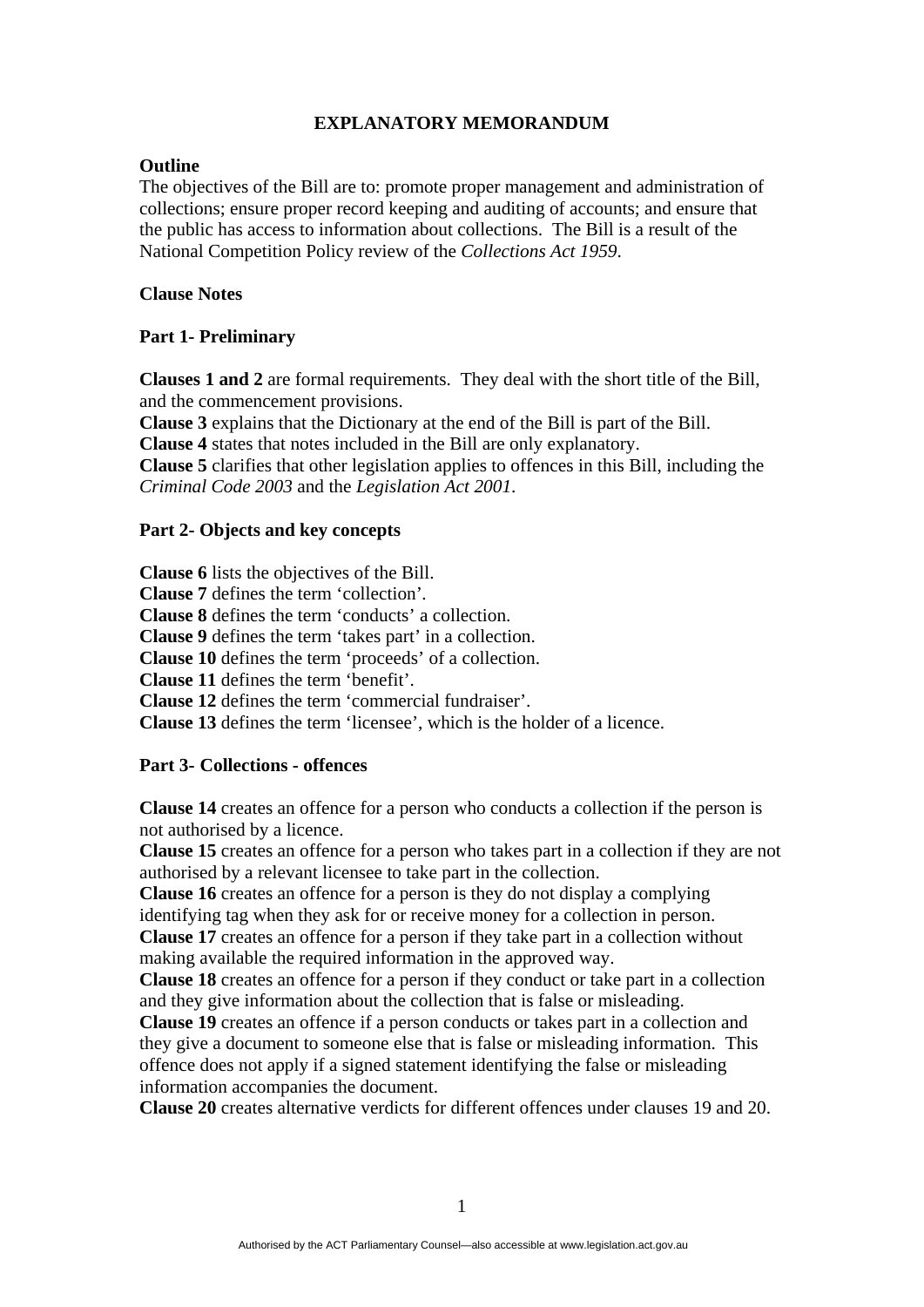#### **Part 4- Licences to conduct collections**

#### **Division 4.1- Issue and surrender of licences**

**Clause 21** allows an entity, including an individual, corporation or unincorporated body, to apply to the chief executive for a licence to conduct a collection.

**Clause 22** allows the chief executive to require an applicant to give further information or documents that the chief executive needs to make a decision about the application.

**Clause 23** requires the chief executive to issue or refuse to issue the licence. The chief executive must refuse to issue a licence if the proposed collection does not include a charitable purpose or if an entity is collecting on behalf of another entity without that entity's approval. A decision made under this clause is reviewable decision by the Administrative Appeals Tribunal.

**Clause 24** allows the chief executive to issue a licence subject to conditions. This is a decision reviewable by the Administrative Appeals Tribunal.

**Clause 25** allows the licence to be issued for the period stated in the licence, which must not be longer than five years. This is a decision reviewable by the Administrative Appeals Tribunal.

**Clause 26** states that a licence is not transferable.

**Clause 27** requires a licence to include the certain information. A decision to issue the licence for collections other than the ones applied for is reviewable by the Administrative Appeals Tribunal.

**Clause 28** allows the chief executive to issue a replacement licence to a licensee if satisfied that the licence has been lost, stolen or destroyed.

**Clause 29** allows the licensee to apply in writing to the chief executive to surrender the licence.

#### **Division 4.2- Unincorporated bodies**

**Clause 30** defines the term 'nominated person'.

**Clause 31** states that the nominated person is the licensee. If there is no nominated person, the executive officers of the unincorporated body are the licensees.

**Clause 32** sets out the procedure for a nominated person to resign.

**Clause 33** sets out the procedure for changing a nominated person.

# **Division 4.3- Amendment, suspension and cancellation of licences**

**Clause 34** allows a licensee to apply in writing to the chief executive for the amendment of their licence. If the chief executive refuses to amend the licence this is a decision reviewable by the Administrative Appeals Tribunal.

**Clause 35** allows the chief executive to amend, suspend or cancel a licence if satisfied that a reason for rejecting a licence, as mentioned in clause  $23(2)$ ,  $(3)$  or  $(4)$ , applies in relation to the licence. This is a decision reviewable by the Administrative Appeals Tribunal. In deciding whether to amend, suspend or cancel the licence, the chief executive must consider any response given by the licensee.

**Clause 36** requires the chief executive to give the licensee written notice of the chief executive's decision under clause 35.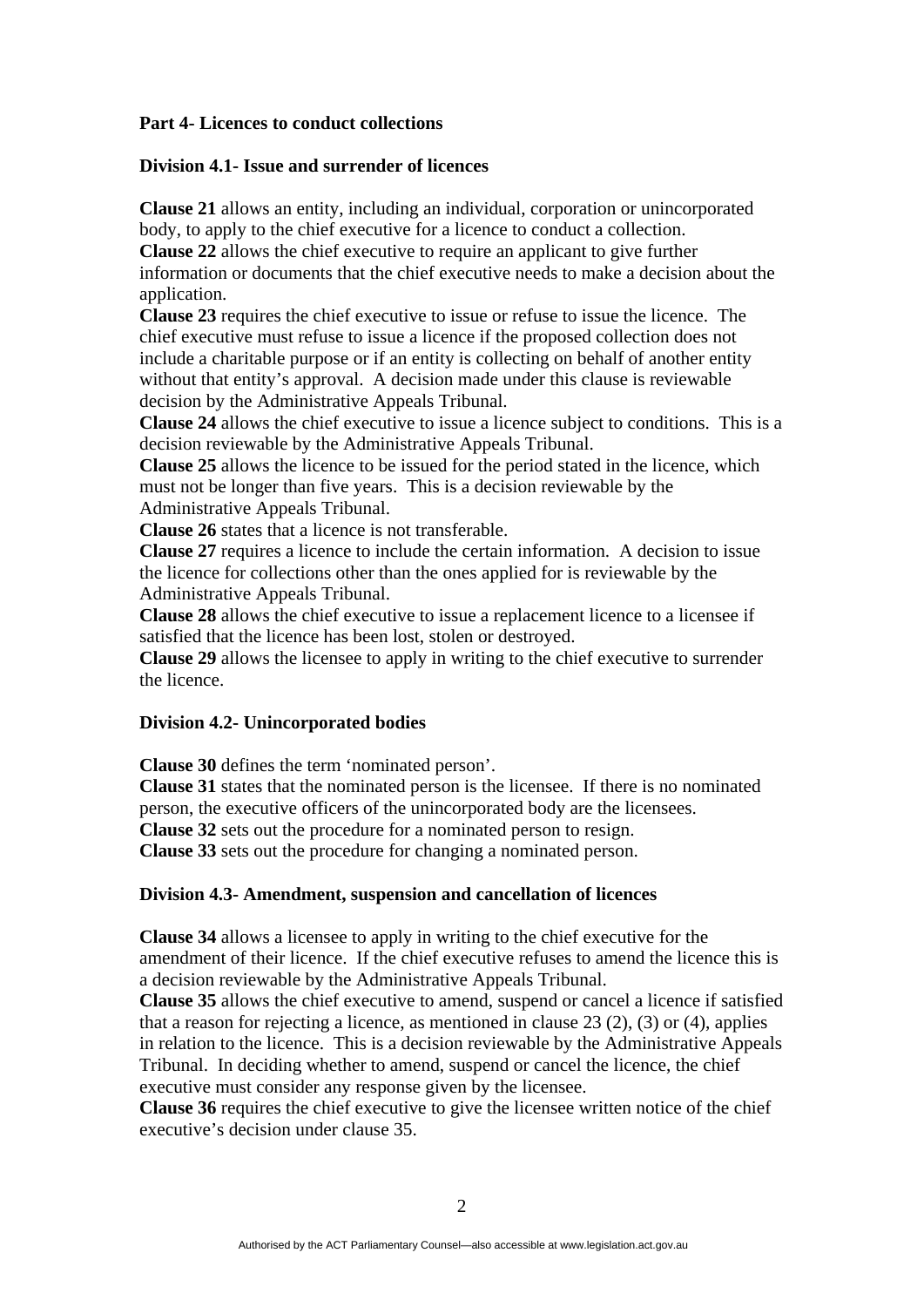**Clause 37** allows the chief executive to give directions to a licensee who had their licence suspended or cancelled under clause 35. Giving a direction is a decision reviewable by the Administrative Appeals Tribunal.

**Clause 38** outlines actions to be taken by the person who was the licensee if the chief executive cancels or suspends their licence. It is an offence if the former licensee does not undertake the actions in this clause.

**Clause 39** creates an offence for a licensee if their licence is amended, suspended or cancelled and the chief executive requires the licensee to return their licence and they do not return the licence.

# **Division 4.4- Register of licences**

**Clause 40** requires the chief executive to keep a register of licences.

**Clause 41** allows anyone to inspect the register during ordinary office hours and to obtain a copy of all or part of the register on payment of reasonable copying costs. **Clause 42** creates an offence for a licensee if they do not tell the chief executive in writing of any changes to their name, address or contact number within 7 days after the change occurs.

#### **Part 5- Application of funds raised**

**Clause 43** defines the terms 'ends' and 'licensee' for part 5.

**Clause 44** creates an offence if the licensee fails to ensure that the proceeds of a collection are applied only for the purposes of the collection.

**Clause 45** creates an offence if the licensee receives money and the licensee fails to pay the money into a trust bank account before deducting any expenses in relation to the collection.

**Clause 46** allows money received by a licensee for the purposes of a collection, which is not immediately required for those purposes, to be invested in a way authorised by law for the investment of trust funds.

**Clause 47** creates an offence for the licensee if they conduct a collection and they fail to finalise the required accounts within 90 days.

**Clause 48** creates an offence for the licensee if they do not give the chief executive a report containing the required information about all the collections conducted under the licence.

**Clause 49** allows the chief executive to issue a notice, which directs a licensee to give the chief executive within a reasonable time, an auditor's report about the accounts and records kept in relation to a collection. It is an offence if the licensee fails to comply with the notice. A registered company auditor under the Corporations Act or an auditor approved in writing by the chief executive for this clause must prepare the report. If the chief executive refuses to approve an auditor under this clause, this is a decision reviewable by the Administrative Appeals Tribunal.

**Clause 50** creates an offence for the licensee if they carry out a collection and fail to keep records for the collection.

**Clause 51** allows the chief executive to order a person to distribute all or any part of the proceeds of a collection: if the licence ends while a collection is being carried out under the licence; or if the collection ends and the proceeds of the collection are not distributed within 90 days.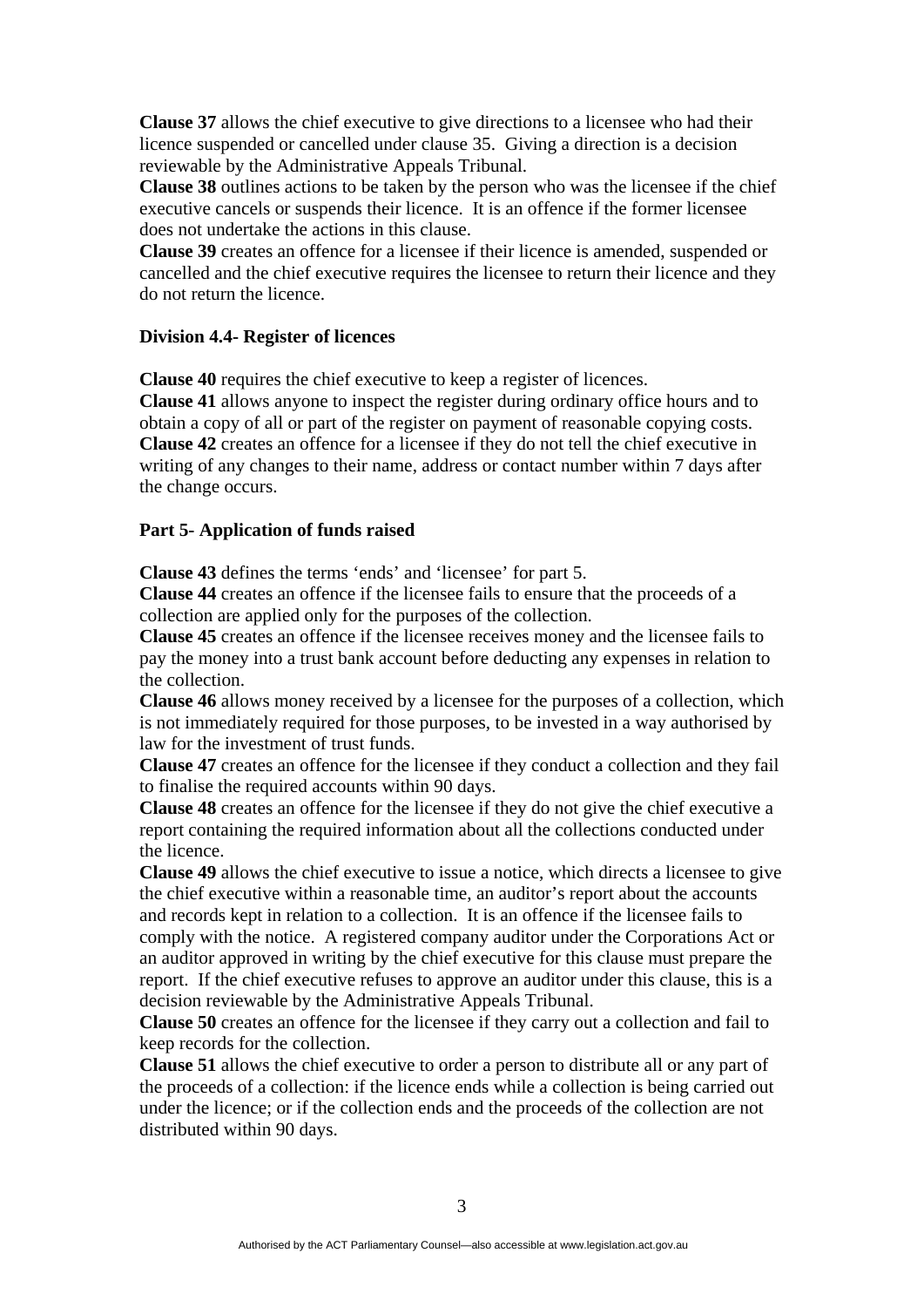**Clause 52** allows the chief executive to appoint an administrator if a licensee: fails to comply with a direction under clause 38 (2); or contravenes clause 39 (1); or fails to comply with an order under clause 52 (2).

# **Part 6- Administration**

**Clause 53** allows the chief executive to require a person to give information or documents that are necessary to decide if the person has complied with this Bill. **Clause 54** states that a police officer is an authorised person and allows the chief executive to appoint a public servant as an authorised person for this Bill. **Clause 55** requires the chief executive to issue an identity card to each authorised person other than a police officer.

**Clause 56** allows an authorised person to require a person to state their name and address if they find the person committing an offence against this Bill.

# **Part 7- Review of decisions**

**Clause 57** defines the term 'reviewable decision' for part 7. A reviewable decision is a decision of the chief executive mentioned in Schedule 1 under column 3. **Clause 58** requires the chief executive to give written notice of a reviewable decision to each person mentioned in Schedule 1 under column 4 except for a decision made in clause 35 (5). The notice must be in accordance with the requirements of the code of practice under section 25 B (1) of the *Administrative Appeals Tribunal Act 1989*. **Clause 59** allows a person to apply in writing to the Administrative Appeals Tribunal for a review of a reviewable decision within 28 days after they receiving notice of the decision.

# **Part 8- Miscellaneous**

**Clause 60** creates an offence for a person if they make a false or misleading statement to the chief executive in an application for the issue or amendment of a licence, a response under clause 35 (2), a response made under clause 53 (1), or information required under part 5.

**Clause 61** creates an alternative verdict for different offences under clause 60. **Clause 62** allows the Minister to make a public statement or issue a public warning about collection practices or activities.

**Clause 63** allows the Minister to determine fees for this Bill.

**Clause 64** allows the Minister to approve forms for this Bill. If the Minister approves a form for a particular purpose, it must be used for that purpose.

**Clause 65** allows the Executive to make regulations for this Bill. The regulations may include offences up to a maximum penalty of ten penalty units.

# **Part 9- Transitional and other provisions**

# **Clause 66** repeals the *Collections Act 1959*.

**Clause 67** allows licences in force under the *Collections Act 1959* to continue under this Bill.

**Clause 68** allows the regulations to modify the operation of part 9. **Clause 69** states that part 9 expires after 1 year.